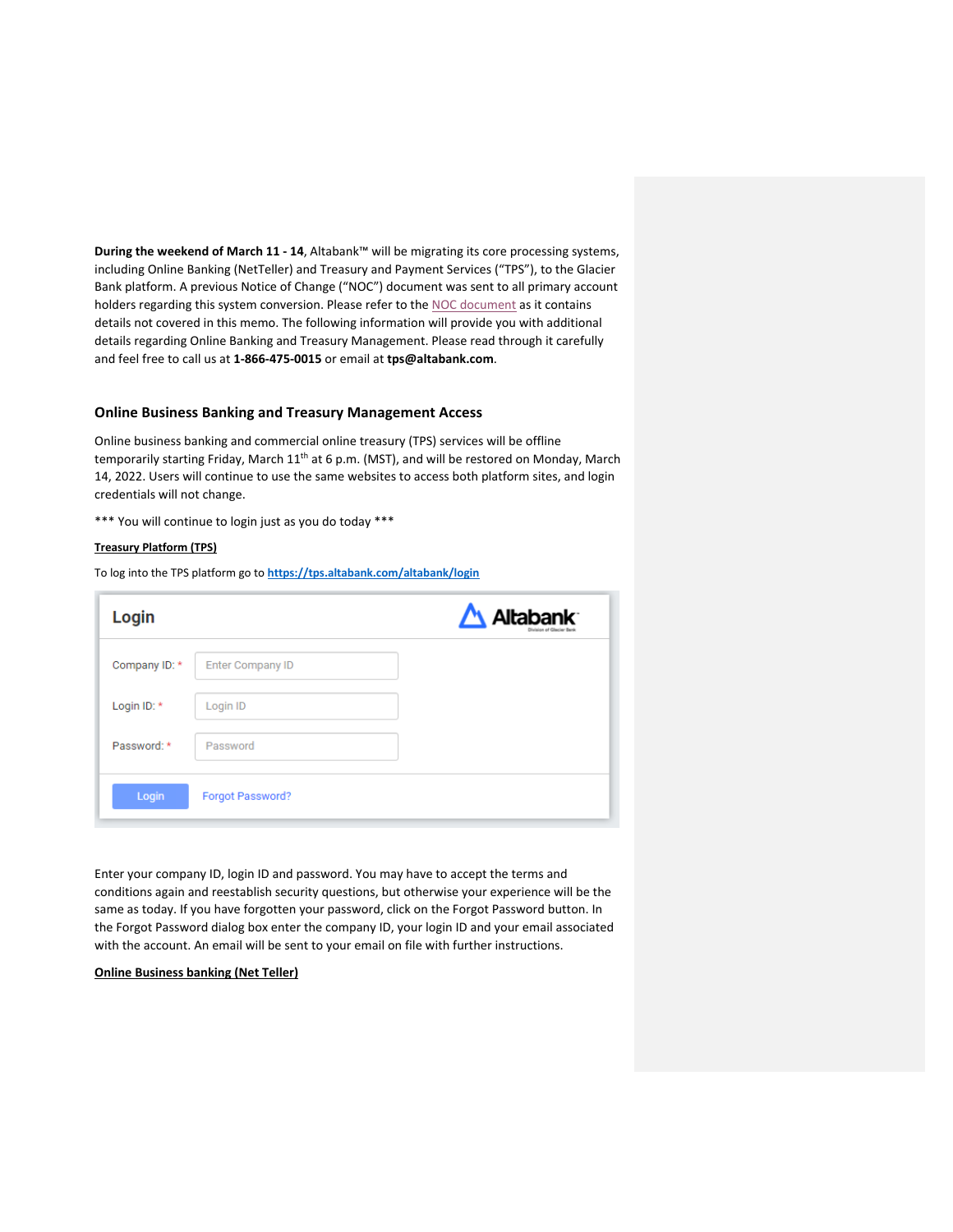To login to the online business banking platform, go to our website at **https://altabank.com/.**

Locate the online login box located on the right side of our website homepage. Enter your user name and click on the "Login" button.



Please enter your online banking password and click on the submit button. You may have to accept the terms and conditions again and reestablish security questions, but otherwise your experience will be very similar to today. If you have forgotten your password, click on the Forgot Password button. Please use the self-reset option at the login prompt or contact customer service at **1-800-815-2265.**

# What will change?

Very little will change in the online services. Users on the Net Teller platform will notice slight differences to the platform, but it will function exactly as it does today. With few exceptions, all account access, transfers, and payments will be unaffected on the new platform.

TPS users will not see any changes to the existing platform. With few exceptions, account access, reports, transfers, ACH and wire payments, or other services will be unaffected by the migration.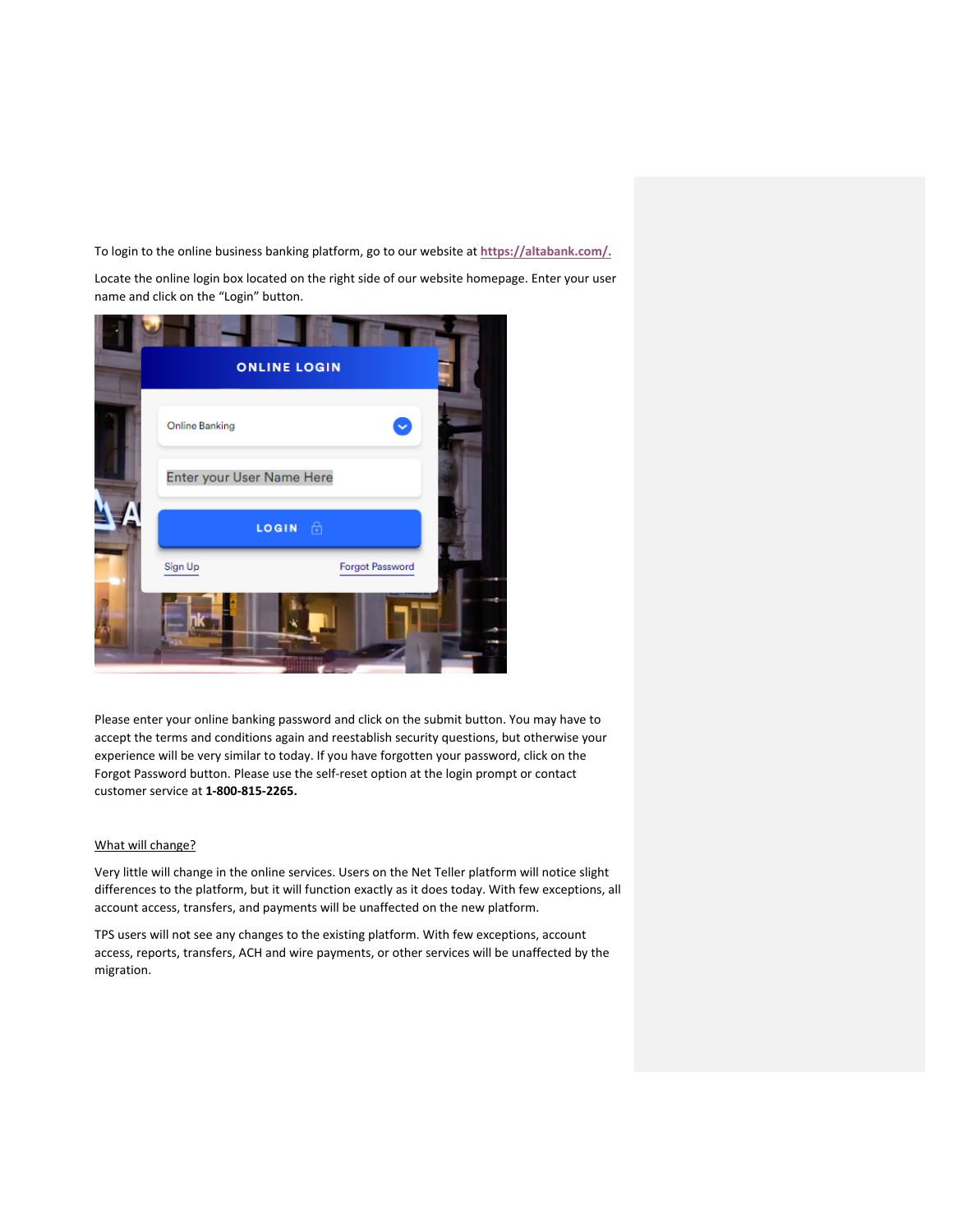## Transaction History and Check Images

There will be 90-days of transaction history available for account access and transaction searches. Statements for each account will be available for 18-months. If you would like more than 90 days of transactions, you should plan to download your check images and account history for the desired period prior to March 11, 2022.

## Account Dormancy/Deactivation

After the conversion to the new platform, Online Banking users who have not logged into their account (through the website or mobile app) for more than 180 days will have to have their accounts reactivated. Users who have not logged into their account for more than 550 days will have their account deleted and will have to re-enroll in Online Banking. This does not apply to users of the Treasury Platform (TPS).

## **Mobile Banking**

Users who are on the Net Teller platform and take advantage of our mobile banking will not experience any changes. Beginning on Monday, March 14<sup>th</sup> your mobile profile will continue to work.

Users that utilize our TPS platform will be required to download the mobile app again to gain access to use TPS mobile. It is recommended that you delete your existing TPS mobile app after March 11 before installing the new app. The new app will have all of the features and functionality you enjoy today. To download the new app please follow the directions below. Please note that you will use your current login credentials with the new app.

### IOS / IPhone users:

Search for "Altabank Commercial Banking" in the App Store.

This app is available only o



Altabank Commercial Banking Freasury & Payr Altabank  $\star\star\star\star\star$  2.1 + 8 Ratings Free

Download the application, enter your credentials as before and you will be reconnected.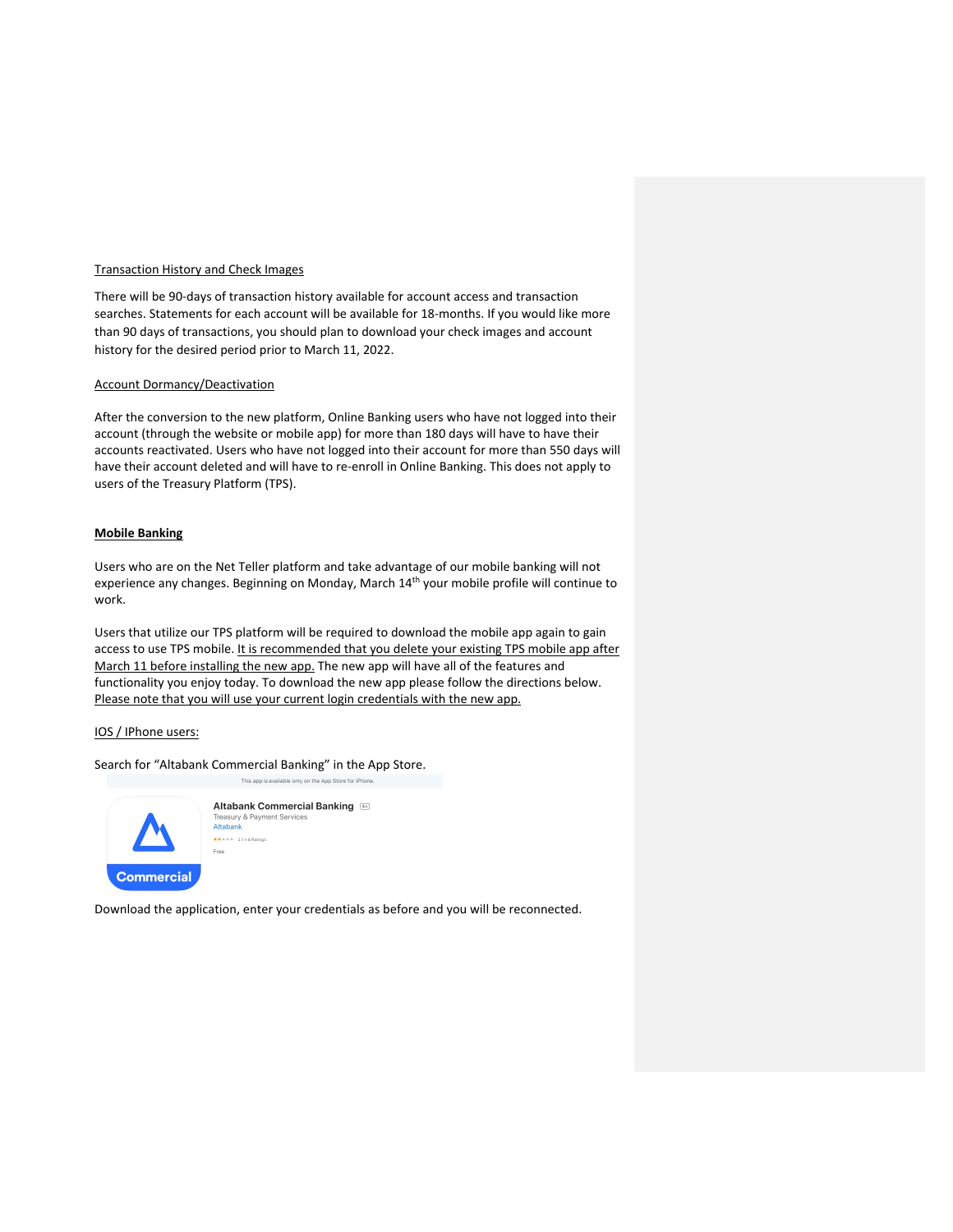## For Android users:

Search for "Altabank Commercial Banking" in the Google Play Store.



Down load the application, enter your credentials as before and you will be reconnected.

## **Cut off time for payments**

Cut off times for payments and other services will remain the same as today. Please see below for the list of the cut off times.:

| Domestic Wires                  | 4:15 PM (MST), Monday - Friday  |
|---------------------------------|---------------------------------|
| <b>International Wires</b>      | 1:15 PM (MST), Monday - Friday  |
| <b>ACH Origination</b>          | 5:00 PM (MST), Monday - Friday  |
| Positive Pay (decisions)        | 11:30 AM (MST), Monday - Friday |
| <b>Remote Deposit Capture</b>   | 6:00 PM (MST), Monday - Friday  |
| <b>Mobile Remote Deposits</b>   | 6:00 PM (MST), Monday - Friday  |
| <b>Online Account Transfers</b> | 8:00 PM (MST), Monday - Friday  |

Please remember that we do not process payments on federal holidays.

## **Account Analysis**

With few exceptions, treasury management service fees will not change. The Notice of Change document highlighted some of the fee changes including a change in the foreign wire fee of \$50 (foreign wires in USD funds) and \$75 (foreign wires in foreign currency). Please be aware these fees only apply to foreign wires sent from a branch or using our secure message method. All foreign wires sent using our on-line platform will remain \$30 per wire.

Beginning April 5 you will begin receiving a separate itemized account analysis statement for services used during the previous month. You will receive this statement on the 5<sup>th</sup> of each

**Commented [MB1]:** Do you have a good suggestion of what to remind clients that we do not process on Federal Holidays?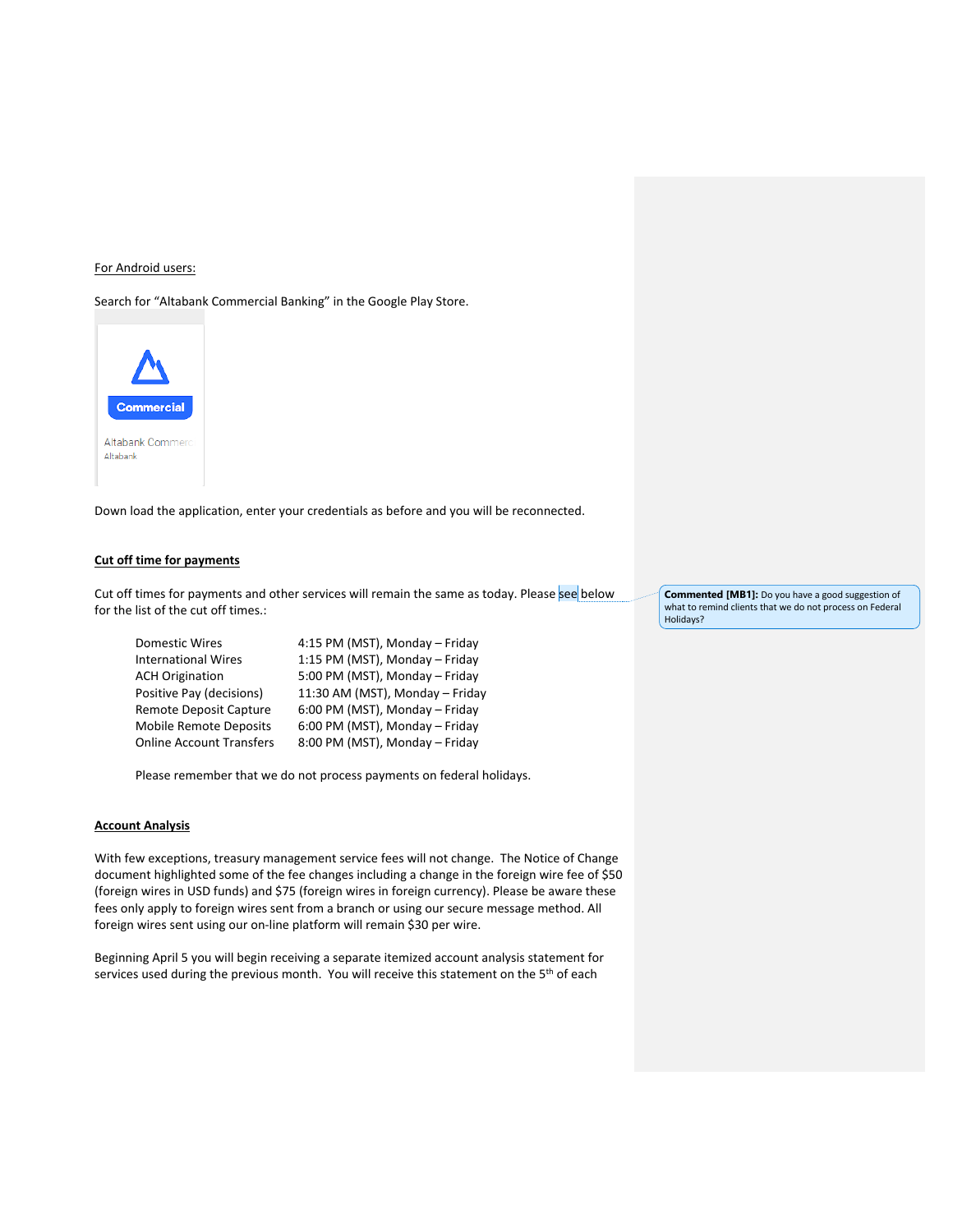month. This replaces the current billing statement that shows service fees throughout the month. The individual fees will not change.

After March 31, account analysis statements will no longer be mailed. You can find these statements eStatement section of your reports in your TPS commercial online banking profile. You will have access to 18 months of the account analysis statements free of charge. If you need help enrolling for estatements, please follow the instructions below:

1) Select Electronic Documents from the reporting menu

| <b>Altabank</b>                                                                | Notifications<br>Message Center  | C Cut-Off Times           | Last Login: 02/12/2022, 10:21 AM, MST           |             | & Hi, a1690 + |
|--------------------------------------------------------------------------------|----------------------------------|---------------------------|-------------------------------------------------|-------------|---------------|
|                                                                                | ACCOUNTS +<br><b>DASHBOARD</b>   | PAYMENTS +                | <b>RECEIVABLES *</b>                            | REPORTING + | ADMIN -       |
| My Dashboard                                                                   |                                  |                           | All Reports                                     |             | Dashboard     |
|                                                                                |                                  |                           | Favorite Reports                                |             |               |
| <b>Accounts</b><br><b>O</b> Manage Groups                                      | Expand All Collapse All          | <b>Information Cer</b>    | <b>Custom Reports</b>                           |             |               |
| <b>O</b> Checking Accounts (3)                                                 | Group available balance: \$92.11 | <b>Download Year</b>      | Standard Reports<br><b>Electronic Documents</b> |             | $\checkmark$  |
| Collected Balance #<br>Current Balance #<br>Account Number #<br>Account Name # | Available Balance #              | 1-866-475-0015 Phone<br>Œ |                                                 |             | $\checkmark$  |

2) Select Account Analysis statement from the drop-down view on statements or notices menu

| Allahank                             |                                                        | Message Center<br><b>DASHBOARD</b> | Notifications<br>ACCOUNTS + | © Cut-Off Times<br>PAYMENTS - | Last Login: 02/12/2022, 10:21 AM, MST<br>RECEIVABLES - | ŵн<br><b>REPORTING</b><br>٠ |
|--------------------------------------|--------------------------------------------------------|------------------------------------|-----------------------------|-------------------------------|--------------------------------------------------------|-----------------------------|
| <b>STATEMENTS AND NOTICES</b>        | DOCUMENTS AND SETTINGS<br><b>ADDITIONAL RECIPIENTS</b> | <b>DISCLOSURES</b>                 | <b>EMAIL SETTINGS</b>       |                               |                                                        |                             |
|                                      |                                                        |                                    |                             |                               |                                                        |                             |
| View Statement/Notices For: Checking | $\mathbf{v}$ .                                         |                                    |                             |                               |                                                        |                             |
|                                      |                                                        |                                    |                             |                               |                                                        |                             |
| Date                                 | <b>Description</b>                                     |                                    |                             |                               |                                                        |                             |
| 10/29/2021                           | Statements October 2021                                |                                    |                             | View                          | Download                                               |                             |
| 09/30/2021                           | Statements September 2021                              |                                    |                             | View                          | Download                                               |                             |
| 08/31/2021                           | <b>Statements August 2021</b>                          |                                    |                             | View                          | Download                                               |                             |
|                                      |                                                        |                                    |                             |                               |                                                        |                             |
|                                      |                                                        |                                    |                             |                               |                                                        |                             |

3) If you do not see the analysis statements, click on the Documents and Settings menu (yellow), then click on the analysis statements to add them to your list of reports (green).

### **Third Party Connections (Quickbooks)**

If your online banking accounts are connected to a third-party software product such as QuickBooks, the connection will need to be reestablished. In many cases, the reconnection process will simply require entering your login credentials for the third-party product on or after March 14th.